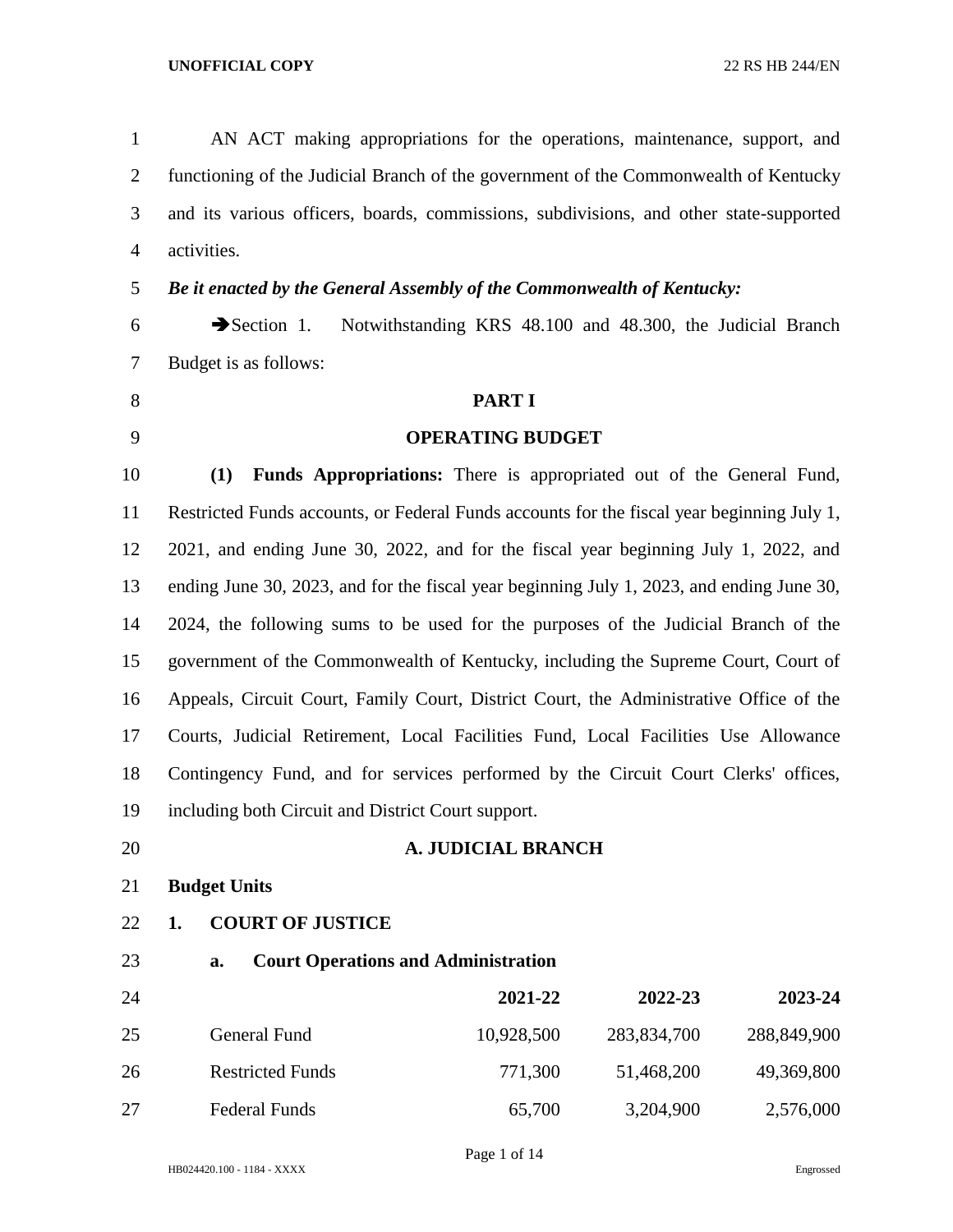1 TOTAL 11,765,500 338,507,800 340,795,700 **(1) Civil Filing Fees:** Pursuant to its authority, if the Supreme Court retains the increases in civil filing fees that were effective in 2008 and 2018, the additional income resulting from the fee increases, not to exceed \$15,468,100 in each fiscal year, shall be deposited into a trust and agency account for court operations and salaries for non-elected personnel. Any revenue generated by these increases in excess of the \$15,468,100 in each fiscal year shall be deposited into the General Fund.

 **(2) Certification of Indigency:** Notwithstanding KRS 31.120, no public defense attorney shall be ordered to represent any individual in criminal matters without receiving, in writing, a sworn certification of indigency. The provisions of this subsection do not apply to the appointment of counsel at the earliest necessary proceeding at which the person is entitled to counsel, upon declaration by the person that they are indigent; however, if later determined not to be indigent, the Department of Public Advocacy shall be reimbursed for its representation pursuant to KRS 31.120(1)(b).

### **b. Local Facilities Fund**

**2022-23 2023-24**

17 General Fund 123,915,900 127,509,200

 **(1) Local Facility Projects:** Included in the above General Fund appropriation is \$5,328,500 fiscal year 2022-2023 and \$12,890,800 in fiscal year 2023-2024 to support the use allowance, operating, and non-recurring furniture and equipment costs for two judicial center projects authorized by the 2018 General Assembly and seven judicial center projects authorized by the 2021 General Assembly.

 **(2) Maintenance Pool:** Included in the above General Fund appropriation is 24 \$3,000,000 in each fiscal year to create a maintenance pool for planned and unanticipated non-capital projects for local courthouses and judicial centers.

 **(3) Local Court Facility Compensation:** Included in the above General Fund appropriation are moneys to compensate local units of government for providing court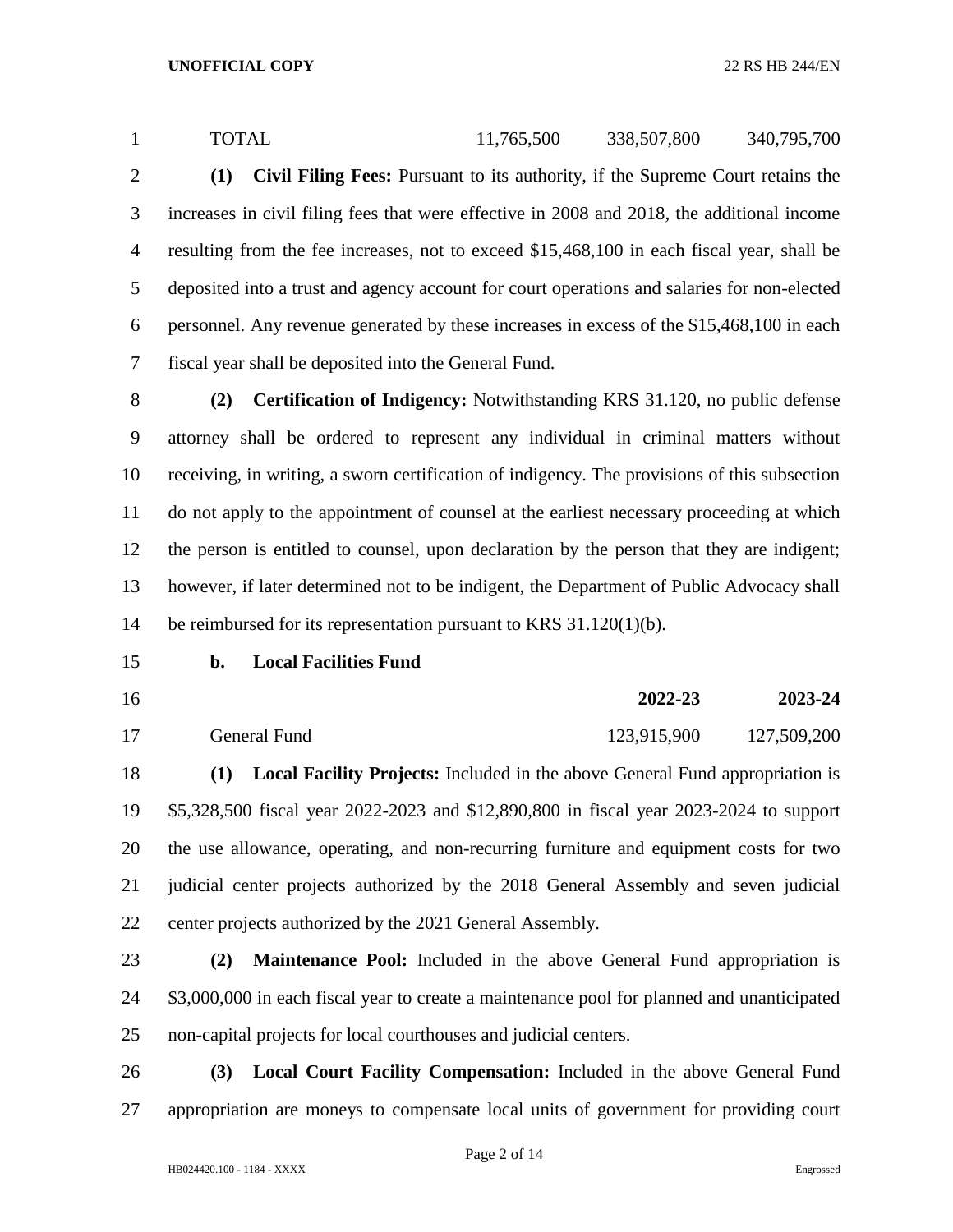space and for costs incurred in the development of local court facilities as defined in KRS Chapter 26A and provided in Part II of this Act, and to perform all other acts required or authorized by KRS Chapter 26A.

 **(4) Use Allowance Payments to Counties:** Pursuant to KRS 26A.090(2), beginning with court facility construction or renovation projects authorized by the 2000 Regular Session of the General Assembly and all subsequent court facility projects, use allowance payments are restricted to the court's proportional share of the annual principal and interest costs in connection with the construction or renovation of the facility, not to exceed the authorized annual use allowance.

**(5) Court Facility Maintenance Fund: (a)** Notwithstanding KRS 26A.090(2), when there is no debt on court facility construction or renovation projects authorized prior to the 2000 Regular Session of the General Assembly, use allowance is restricted to compensation equal to two percent annually of capital costs to be paid to the county unit of government and two percent annually to be retained by the Administrative Office of the Courts and directed to a separate fund specifically for maintenance of court facilities.

 (b) The fund created pursuant to paragraph (a) of this subsection shall be used for routine, ongoing, planned, and unanticipated maintenance for court facilities.

 **(6) Graves County Temporary Courthouse:** Included in the above General Fund appropriation is \$3,000,000 in fiscal year 2022-2023 to support the renovation of private sector lease space in Graves County.

 **(7) Graves County Records:** Included in the above General Fund appropriation is \$969,000 in fiscal year 2022-2023 for the cleaning, restoration, and digitization of court records.

## **c. Local Facilities Use Allowance Contingency Fund**

 **(1) Funds Carry Forward:** Notwithstanding KRS 45.229, any unexpended balance remaining at the close of fiscal year 2021-2022 shall not lapse and shall continue

Page 3 of 14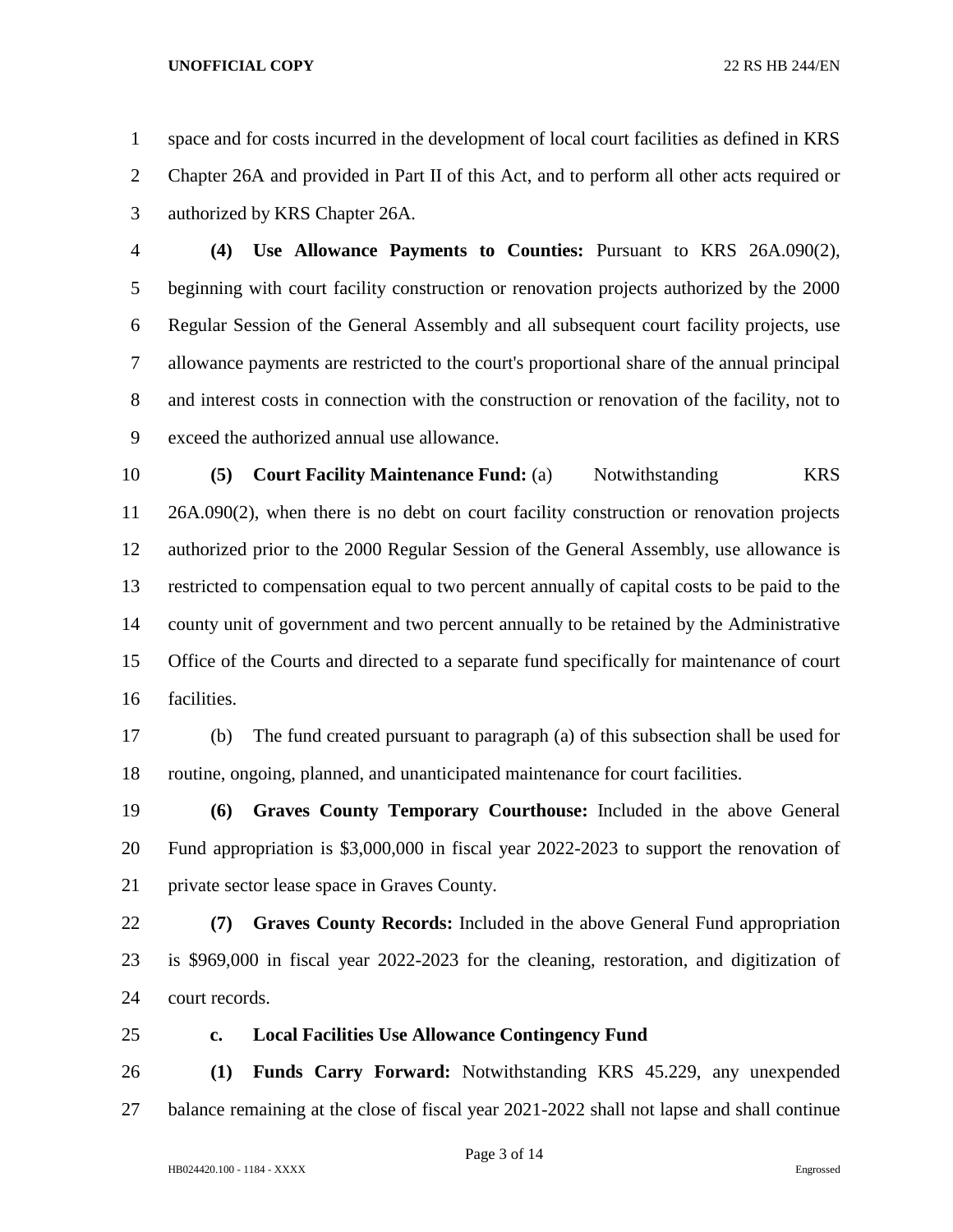into fiscal year 2022-2023, and any unexpended balance remaining at the close of fiscal year 2022-2023 shall not lapse and shall continue into fiscal year 2023-2024 to provide for cost overruns in authorized court facilities projects not to exceed 15 percent of the use allowance in accordance with KRS Chapter 26A.

**TOTAL - COURT OF JUSTICE**

| 6  |    |                                        | 2021-22    | 2022-23     | 2023-24     |
|----|----|----------------------------------------|------------|-------------|-------------|
| 7  |    | General Fund                           | 10,928,500 | 407,750,600 | 416,359,100 |
| 8  |    | <b>Restricted Funds</b>                | 771,300    | 51,468,200  | 49,369,800  |
| 9  |    | <b>Federal Funds</b>                   | 65,700     | 3,204,900   | 2,576,000   |
| 10 |    | <b>TOTAL</b>                           | 11,765,500 | 462,423,700 | 468,304,900 |
| 11 | 2. | <b>JUDICIAL FORM RETIREMENT SYSTEM</b> |            |             |             |
| 12 |    |                                        | 2021-22    | 2022-23     | 2023-24     |
| 13 |    | <b>General Fund</b>                    | $-0-$      | 4,981,800   | 5,305,600   |
| 14 |    | <b>Restricted Funds</b>                | 18,800     | 743,500     | 745,200     |
| 15 |    | <b>TOTAL</b>                           | 18,800     | 5,725,300   | 6,050,800   |

 **(1) Judicial Retirement Benefits:** Notwithstanding KRS 21.525, General Fund amounts are included to provide actuarial-assessed judicial retirement benefits with interest.

 **(2) Administrative Expenses:** Pursuant to KRS 21.540, administrative expenses shall be paid out of an administrative account which shall be funded by transfers of the necessary moneys, in appropriate ratio, from the funds described in KRS 21.550 and 21.560. Notwithstanding Part III, 8. of this Act, Restricted Funds appropriations may be increased to ensure sufficient funding to support the Judicial Form Retirement System.

 **(3) Pension Benefit Increase:** Notwithstanding KRS 21.405(5), no pension benefit increase shall be granted to recipients of a retirement allowance under KRS 21.345 to 21.580 on July 1, 2022, or July 1, 2023.

## **TOTAL - JUDICIAL BRANCH**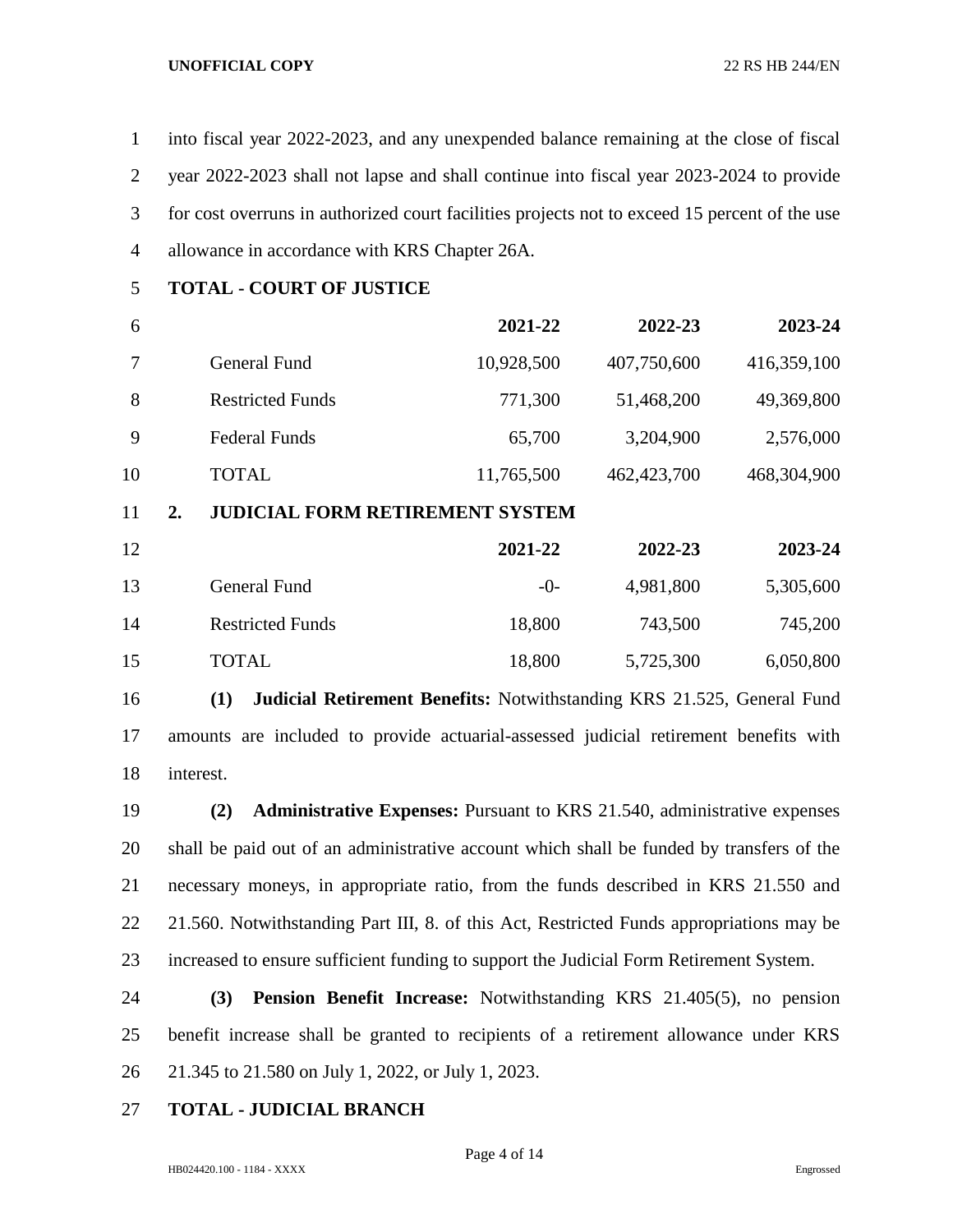|                |                         | 2021-22    | 2022-23     | 2023-24     |
|----------------|-------------------------|------------|-------------|-------------|
| 2              | General Fund            | 10,928,500 | 412,732,400 | 421,664,700 |
| 3              | <b>Restricted Funds</b> | 790,100    | 52,211,700  | 50,115,000  |
| $\overline{4}$ | <b>Federal Funds</b>    | 65,700     | 3,204,900   | 2,576,000   |
| 5              | <b>TOTAL</b>            | 11,784,300 | 468,149,000 | 474,355,700 |
|                |                         |            |             |             |

**PART II**

### **CAPITAL PROJECTS BUDGET**

 **(1) Authorization of Capital Projects:** It is the intent of the General Assembly that any capital project proposed by any state government entity, including the agencies and subdivisions of the Court of Justice, shall be authorized by the General Assembly prior to the project's financing and construction, in accordance with KRS 7A.010, 7A.120, 45.750, 45.760, 45.763, 45.765, and 48.110. Pursuant to KRS 45.760(1), the amount allotted, from all sources, for expenditure on any capital project, including leases as defined by KRS 45.750, shall not exceed the estimated cost as shown in this Act.

 **(2) Capital Projects and Bond Oversight Committee:** Capital construction projects and major items of equipment that are not specifically listed in this Act may be authorized only after submission of the project to the Capital Projects and Bond Oversight Committee and in accordance with the other requirements of KRS 45.760(7). Moneys may be transferred to the allotment account of any capital project only after submission of the project to the Capital Projects and Bond Oversight Committee and in accordance with the other requirements of KRS 45.760(6). As required by KRS 45.760, all capital construction items authorized in this Act shall be constructed in accordance with this Act, supporting documentation considered by the General Assembly, and Judicial Branch budget records. Any modifications to the scope of a capital construction project or to a lease shall be reported to the Capital Projects and Bond Oversight Committee before execution.

**(3) Court Facility Planning Process:** The county shall require the Project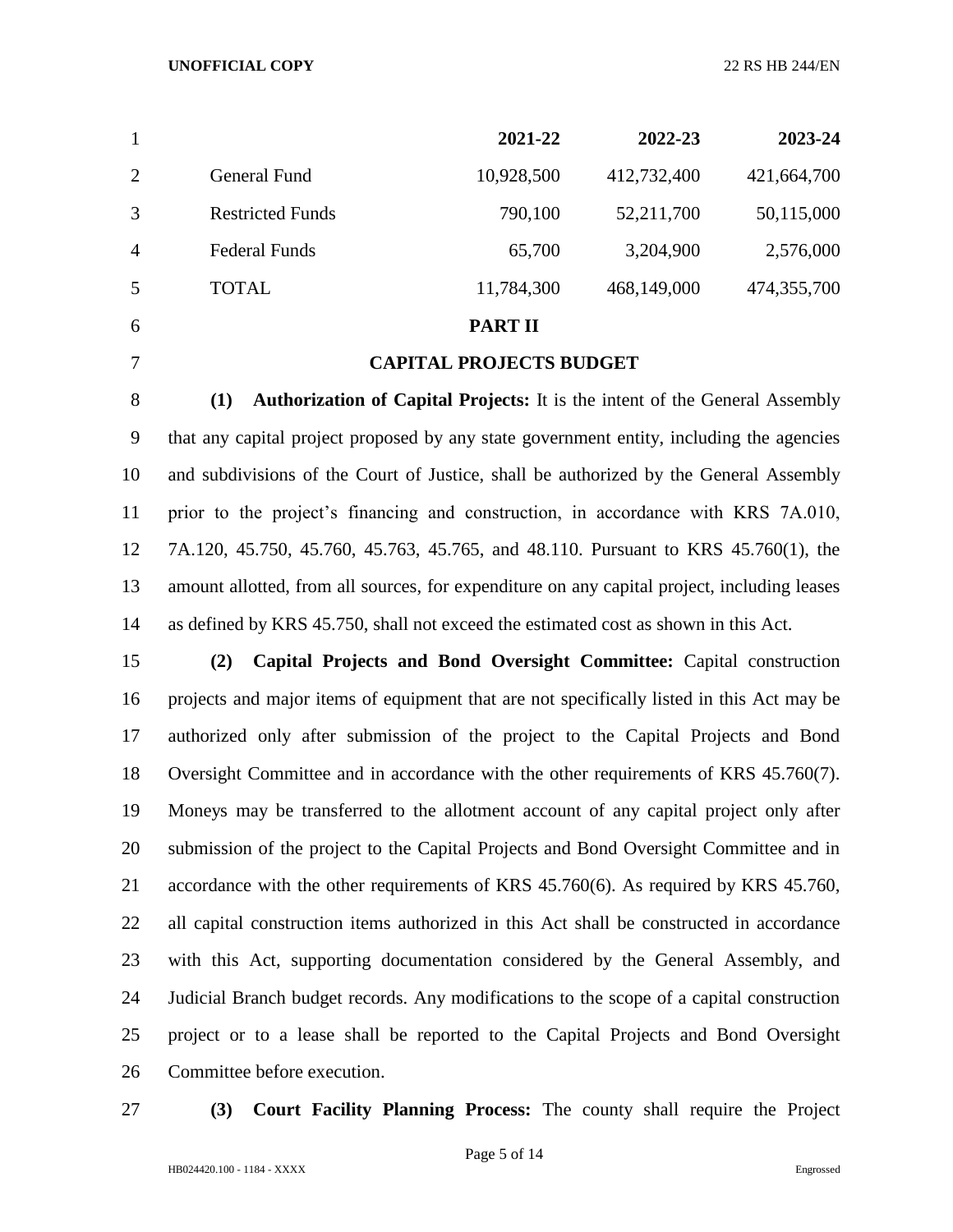Development Board to hire a certified architect not otherwise involved with the project to conduct an independent feasibility study to determine whether the needs of the community and the Court of Justice can best be met through the construction of a freestanding building, or through an addition and/or renovation of the existing court facility. The cost for this study shall be an accepted and approved portion of the planning process, and shall be eligible for reimbursement from the bond proceeds.

 **(4) Deferred Funding:** (a) General Fund support to provide operating costs of \$204,200, use allowance of \$1,449,800 and nonrecurring furniture and equipment costs of \$500,000 for the Leslie County project is deferred to the 2024-2026 fiscal biennium.

 (b) General Fund support to provide operating costs totaling \$234,000, use allowance payments totaling \$1,682,000 and nonrecurring furniture and equipment costs totaling \$750,000 for the Graves County project is deferred to the 2024-2026 fiscal biennium.

 (c) General Fund support to provide operating costs totaling \$2,053,500 and nonrecurring furniture and equipment costs of \$3,575,000 for six judicial center projects authorized by the 2020 General Assembly is deferred to the 2024-2026 fiscal biennium.

 (d) It is the intent of the General Assembly that all projects in paragraphs (a), (b), and (c) of this subsection shall be funded using resources previously appropriated for projects that no longer require use allowance debt payments in the 2024-2026 fiscal biennium.

 **(5) Local Facilities Use Allowance Contingency Fund:** For any court facility project which is occupied and use allowance funding is insufficient, the use allowance payments shall be approved from the Local Facilities Use Allowance Contingency Fund. If funds are not available in the Local Facilities Use Allowance Contingency Fund, the Chief Justice may transfer funds from other Judicial Branch accounts in accordance with 27 Part III, General Provisions, Section 7. of this Act to make the necessary payments.

Page 6 of 14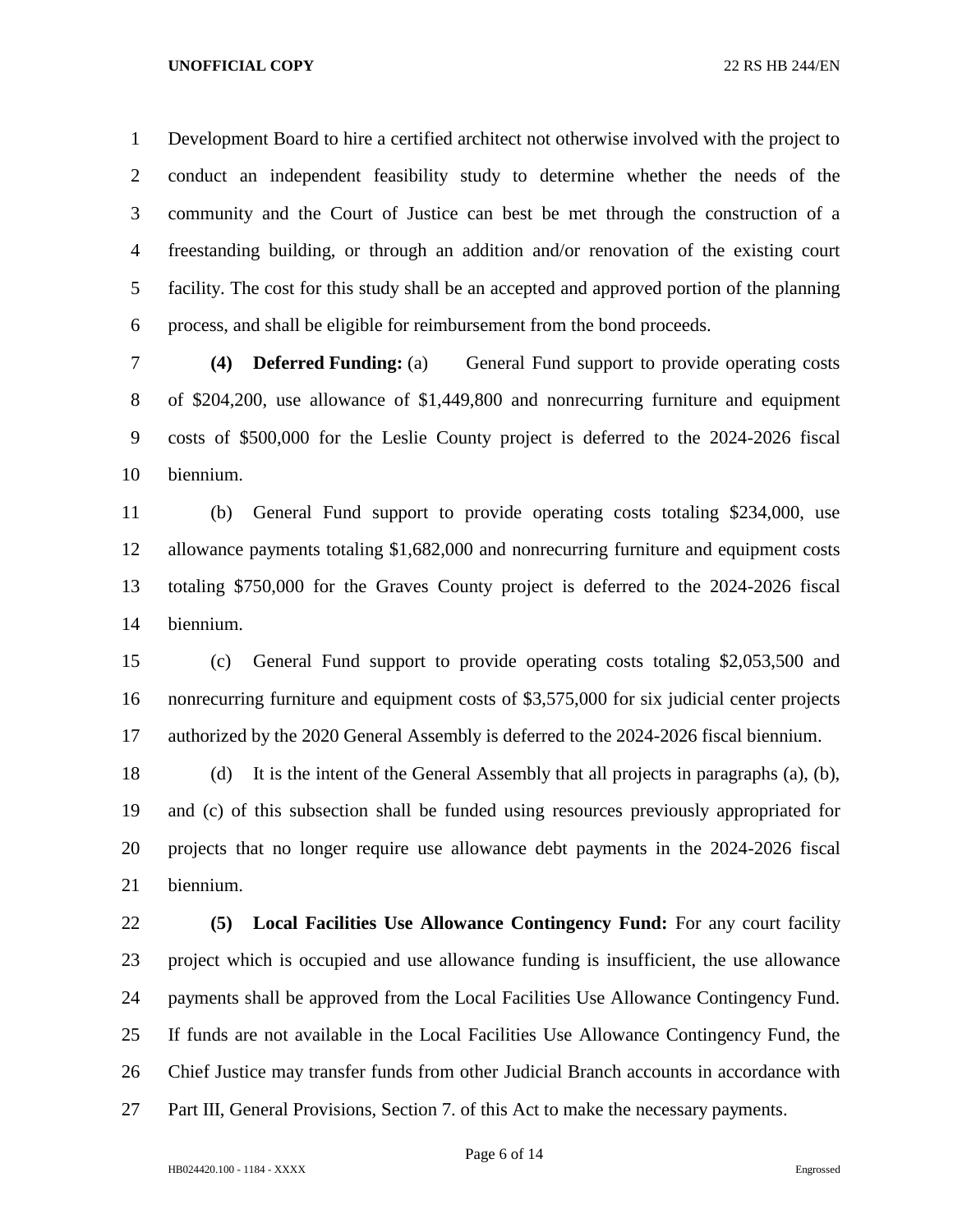| $\mathbf{1}$ |    |                     |                                            | A. JUDICIAL BRANCH                                                                        |            |         |
|--------------|----|---------------------|--------------------------------------------|-------------------------------------------------------------------------------------------|------------|---------|
| 2            |    | <b>Budget Units</b> |                                            |                                                                                           | 2022-23    | 2023-24 |
| 3            | 1. |                     | <b>Court Operations and Administration</b> |                                                                                           |            |         |
| 4            |    |                     | 001. Electronic Court Filing System        |                                                                                           |            |         |
| 5            |    |                     | <b>Federal Funds</b>                       |                                                                                           | 38,000,000 | $-0-$   |
| 6            |    | (1)                 |                                            | <b>State Fiscal Recovery Fund:</b> The above Federal Funds are authorized from            |            |         |
| 7            |    |                     |                                            | the State Fiscal Recovery Fund of the American Rescue Plan Act of 2021.                   |            |         |
| 8            | 2. |                     | <b>Local Facilities Fund</b>               |                                                                                           |            |         |
| 9            |    | Project             |                                            | <b>Project Scope</b>                                                                      |            |         |
| 10           |    |                     | 001. Leslie                                | 15,640,000                                                                                |            |         |
| 11           |    |                     | 002. Graves                                | 18,445,000                                                                                |            |         |
| 12           |    | (1)                 |                                            | Other Funds Impact on Project Scope: The amount of the project scope for                  |            |         |
| 13           |    |                     |                                            | the Graves County Courthouse for which the use allowance defined in KRS 26A.090(2)        |            |         |
| 14           |    |                     |                                            | is authorized shall be adjusted downward subject to the receipt of other funds, including |            |         |
| 15           |    |                     |                                            | but not limited to insurance proceeds and Federal Funds to be used for the project. This  |            |         |
| 16           |    |                     |                                            | subsection shall not limit adjustments to the project scope otherwise authorized by KRS   |            |         |
| 17           |    | 26A.166.            |                                            |                                                                                           |            |         |
| 18           |    |                     |                                            | 003. Jefferson County Judicial Center - Carpet and Paint Project                          |            |         |
| 19           |    |                     | General Fund                               |                                                                                           | 1,189,000  | $-0-$   |
| 20           |    |                     | 004. Hardin County - HVAC Project          |                                                                                           |            |         |
| 21           |    |                     | <b>General Fund</b>                        |                                                                                           | 3,000,000  | $-0-$   |
| 22           | 3. |                     | <b>Lease Authorizations</b>                |                                                                                           |            |         |
| 23           |    |                     |                                            | 001. Franklin County - Lease - Court of Appeals                                           |            |         |
| 24           |    |                     | 002. Jefferson County - Lease - Parking    |                                                                                           |            |         |
| 25           |    |                     |                                            | <b>PART III</b>                                                                           |            |         |
| 26           |    |                     |                                            | <b>GENERAL PROVISIONS</b>                                                                 |            |         |
| 27           |    | 1.                  |                                            | <b>Expenditure Authority:</b> The Director of the Administrative Office of the            |            |         |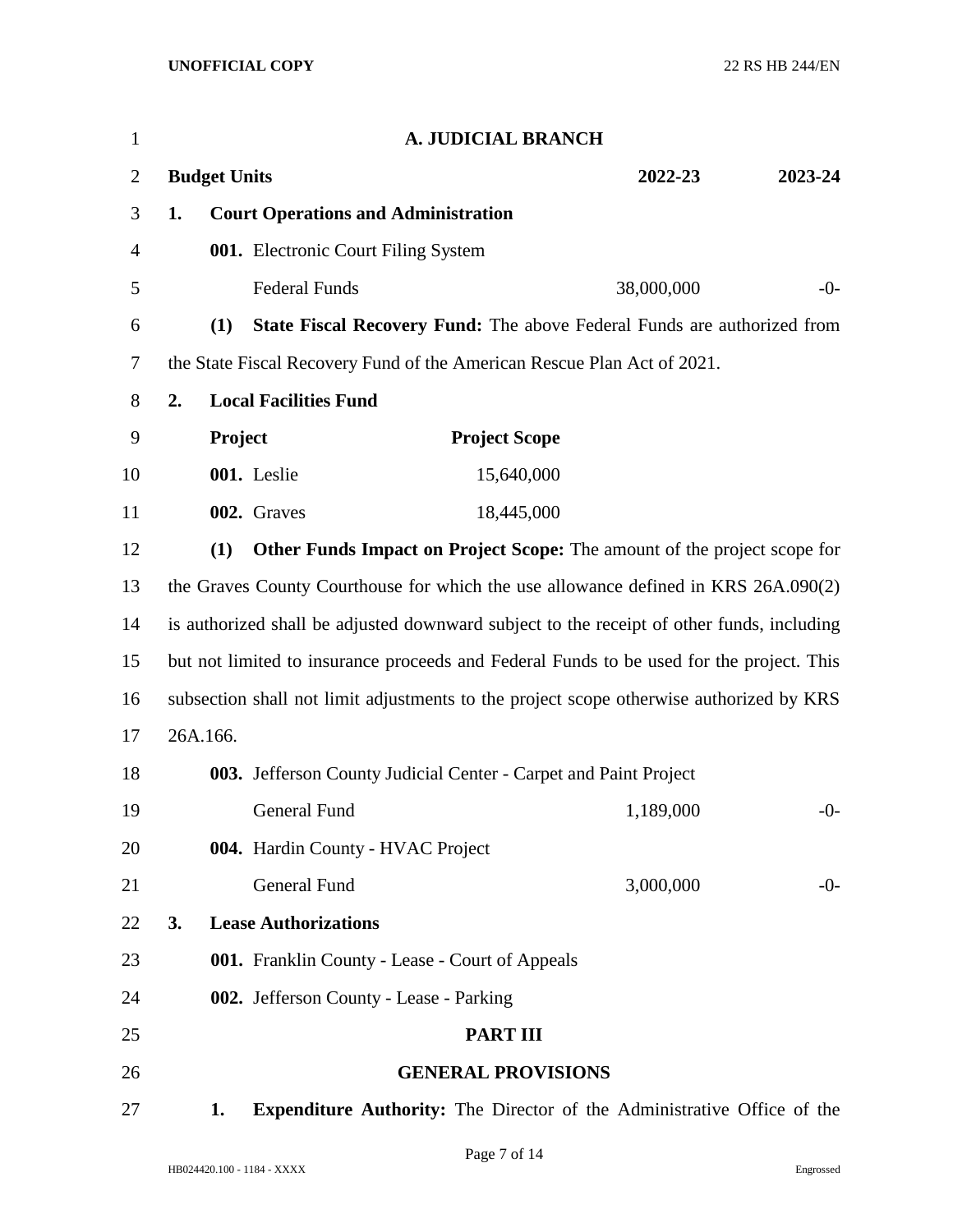Courts, with the approval of the Chief Justice, may expend any of the funds appropriated for court operations and administration in any lawful manner and for any legal purpose that the Chief Justice shall authorize or direct. No executive agency of state government shall have the power to restrict or limit the expenditure of funds appropriated to the Judicial Branch of government.

 **2. Severability of Budget Provisions:** Appropriation items and sums in this Act conform to KRS 48.311. If any section, any subsection, or any provision thereof shall be invalid or unconstitutional, the decision of the courts shall not affect or impair any of the remaining sections, subsections, or provisions.

 **3. Duplicate Appropriations:** Any appropriation item and sum in this Act and in an appropriation provision in another Act of the 2022 Regular Session of the General Assembly which constitutes a duplicate appropriation shall be governed by KRS 48.312.

 **4. Priority of Individual Appropriations:** KRS 48.313 shall control when a total or subtotal figure in this Act conflicts with the sum of the appropriations of which it consists.

 **5. Carry Forward of Funds:** Notwithstanding KRS 45.229, any unexpended balance remaining at the close of the fiscal years ending June 30, 2022, June 30, 2023, and June 30, 2024, shall not lapse and shall continue into the next fiscal year.

 **6. Final Budget Document:** The Director of the Administrative Office of the Courts shall prepare a final budget document reflecting the 2022-2024 biennial budget of the Court of Justice. A copy shall be provided to the Legislative Research Commission, and an informational copy shall be furnished to the Finance and Administration Cabinet, within 60 days of the adjournment of the 2022 Regular Session of the General Assembly.

 **7. Transferability of Funds:** The Chief Justice of the Commonwealth of Kentucky shall have the ability to transfer funds to other programs and budget units within the Judicial Branch. Any funds transferred to other budget units within the Judicial Branch may be used to support any activity, program, or operation of the budget unit or

Page 8 of 14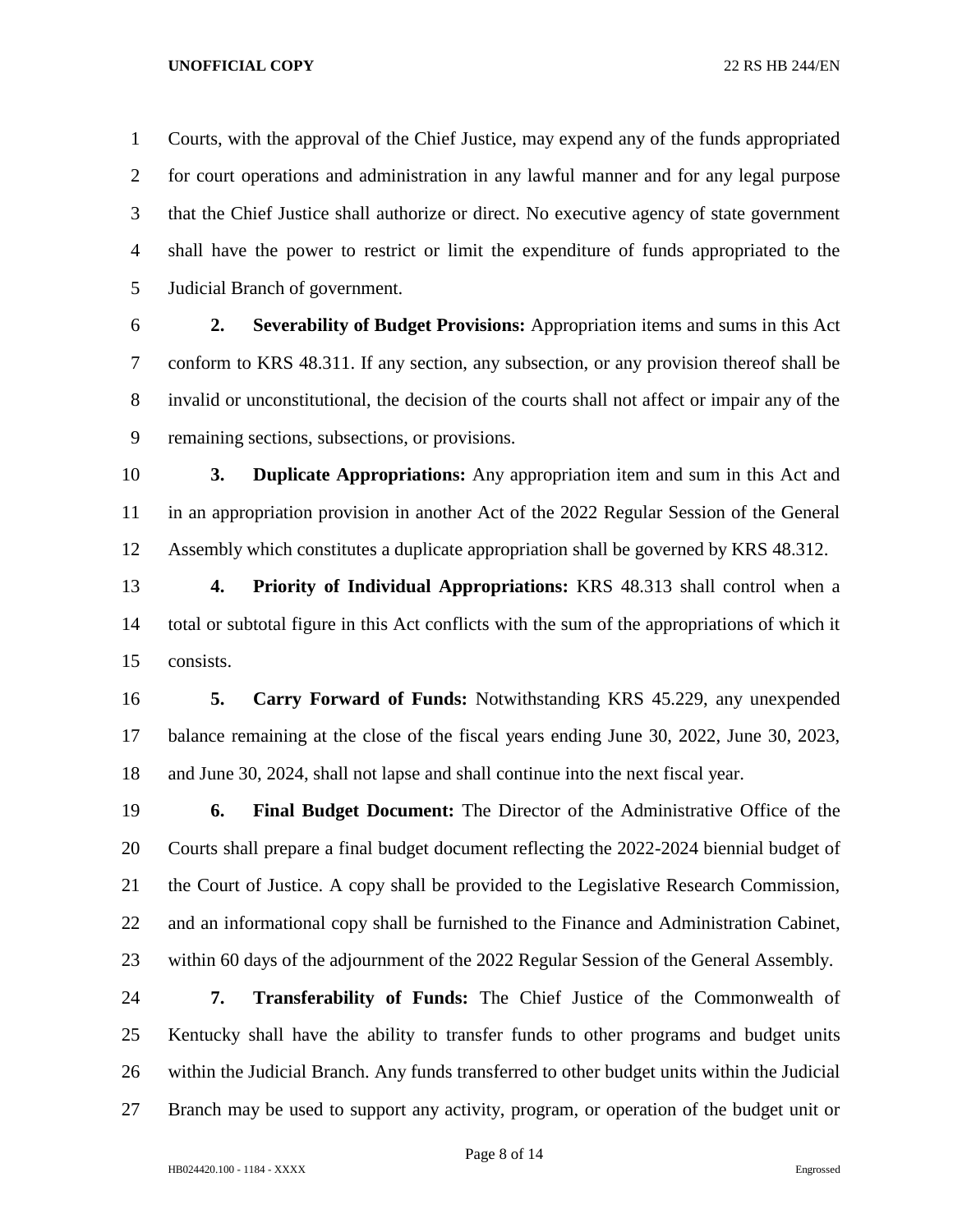program receiving the respective funds.

 **8. Appropriations Revisions:** Notwithstanding KRS 48.630(10), no revisions for unbudgeted Restricted Funds appropriations for expenditure shall be allotted or expended that have not been appropriated in any enacted branch budget bill or without the express authority of the General Assembly. Proposed revisions to unbudgeted Federal Funds appropriations for expenditure in this Act shall be made and reported to the Interim Joint Committee on Appropriations and Revenue. The Director of the Administrative Office of the Courts shall notify, on a timely basis, the Legislative Research Commission of the most current estimates of anticipated receipts for the affected fiscal year and an accompanying statement which explains variations from the anticipated amount.

 **9. Maximum Salary of Trial Commissioners:** Pursuant to KRS 24A.100(3), no trial commissioner shall be compensated at a rate greater than \$7,200. No funding is provided for trial commissioners commissioned in counties with a residing District Judge.

 **10. Authorized Personnel Complement:** On July 1, 2022, the Administrative Office of the Courts shall establish a record for each budget unit of authorized permanent full-time and other positions based upon the enacted Judicial Budget of the Commonwealth and any adjustments authorized by provisions in this Act. The total number of filled permanent full-time and all other positions shall not exceed the authorized complements pursuant to this section. The Director of the Administrative Office of the Courts may request an increase in the number of authorized positions to the Chief Justice. Upon approval, the Administrative Office of the Courts may authorize the employment of individuals in addition to the authorized complement. A report of the actions authorized in this section shall be provided to the Interim Joint Committee on Appropriations and Revenue on a monthly basis.

 **11. Debt Restructuring:** Notwithstanding any other provision of the Kentucky Revised Statutes, use allowance payments shall not be amended to reflect debt restructuring transactions undertaken by a county during the 2022-2024 fiscal biennium.

Page 9 of 14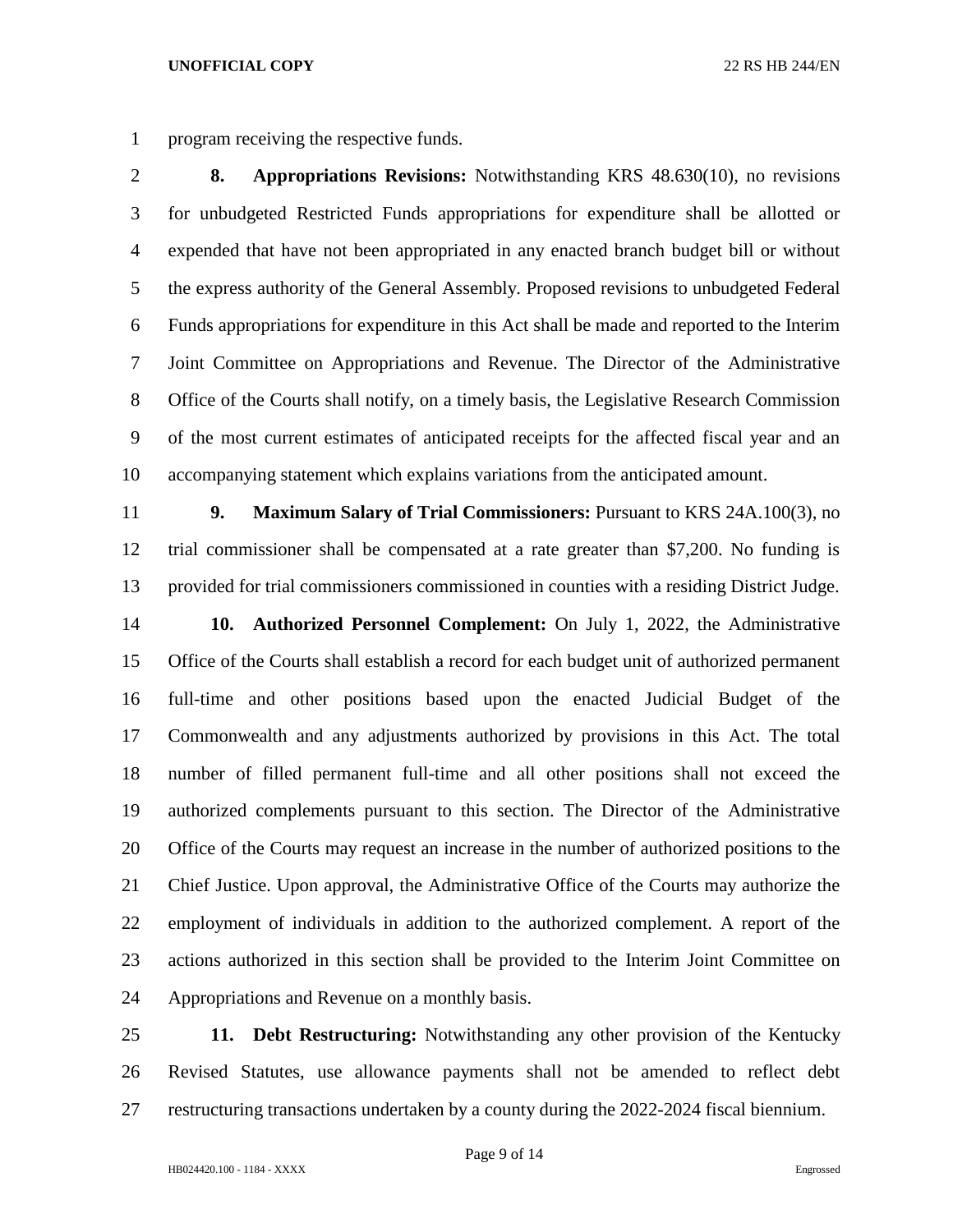**12. Court Facility Maintenance Fund Report:** For each of the periods ending June 30, 2022, June 30, 2023, and June 30, 2024, the Director of the Administrative Office of the Courts shall prepare a court facility maintenance report. This report shall detail all court facility maintenance undertaken by the Court of Justice, to include any cost-sharing with counties, as well as detail regarding future maintenance needs. This report shall include a statewide expenditure summary followed by individual county expenditures detailing the state's and county's respective share of expenditures. The Administrative Office of the Courts shall provide this report to the Interim Joint Committee on Appropriations and Revenue by September 15 of each fiscal year.

 **13. Biennial Audits:** The Auditor of Public Accounts shall have the right to review, upon request, the accountant's work papers.

 **14. Budgetary Restructuring:** The Court of Justice shall prepare a report to be submitted to the Interim Joint Committee on Appropriations and Revenue by September 1 of each fiscal year detailing the existing budget processes of the Court of Justice and the actual expenditure of funds from the prior fiscal year and budgeted expenditures for the current fiscal year by fund source and individual location or office, for the Supreme Court, Court of Appeals, Circuit Court, Family Court, District Court, Administrative Office of the Courts, Judicial Retirement, Local Facilities Fund, Local Facilities Use Allowance Contingency Fund, and for services performed by the Circuit Court Clerks' offices.

 **15. Unexpended Use Allowance:** Notwithstanding any provision of the Kentucky Revised Statutes, any General Fund moneys appropriated for project-related expenses or use allowance payments in fiscal years 2022-2023 and 2023-2024 that are not expended specifically for project-related expenses or use allowance payments in the fiscal year in which appropriated shall be transferred to the Budget Reserve Trust Fund Account (KRS 48.705).

**16. Employee Layoffs, Furloughs, and Reduced Hours:** Notwithstanding any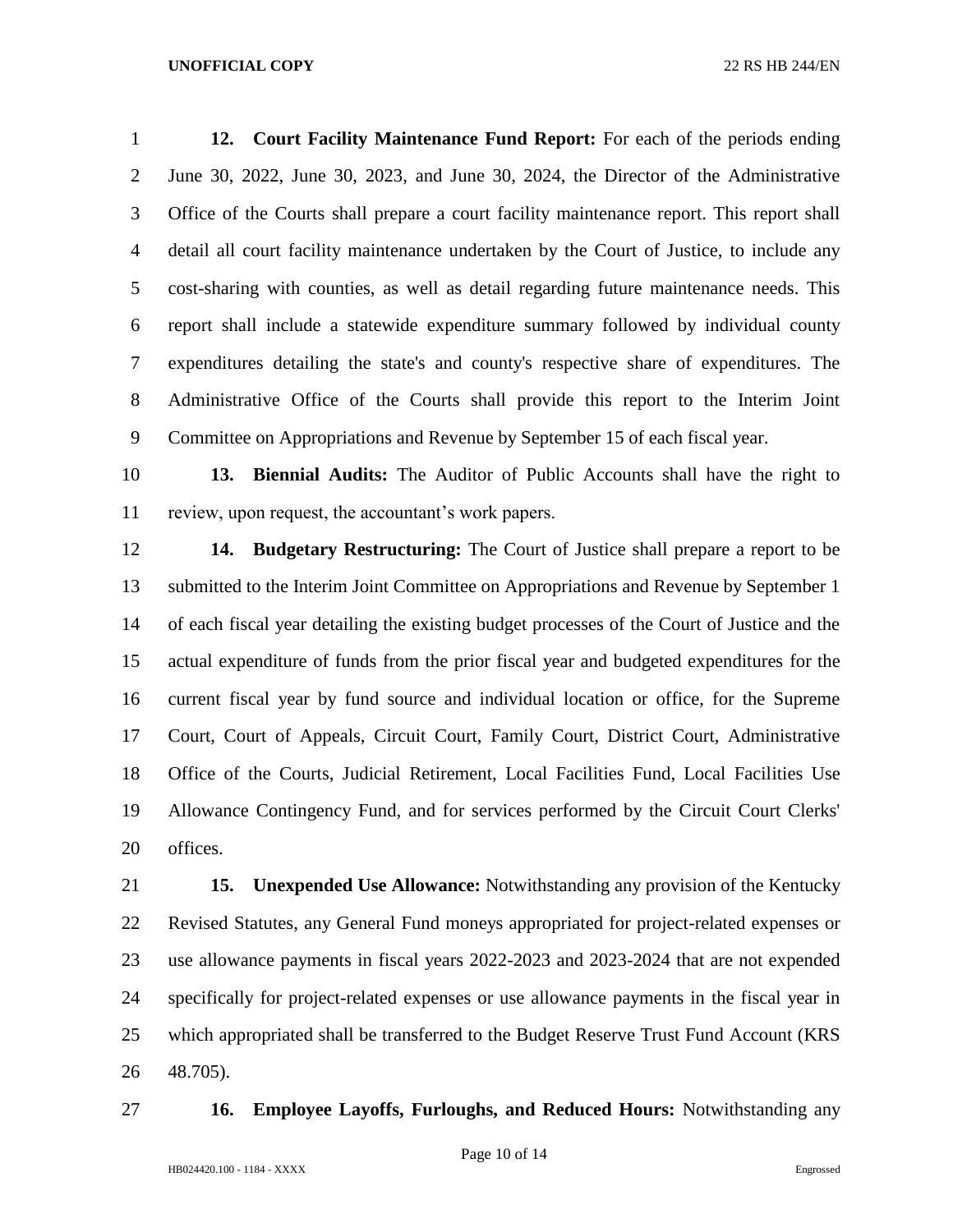statute to the contrary, the following process and procedure is established for July 1, 2022, through June 30, 2024, in the event that the Chief Justice determines that it is desirable for the Court of Justice to layoff, furlough, or reduce hours of employees:

- 
- (1) For the purposes of this section:

 (a) "Appointing authority" means the Chief Justice, in his or her capacity as provided in KRS 27A.010, or any agent whom he or she has delegated to act on his or her behalf with respect to employee appointments, position establishments, payroll documents, reemployment requests, waiver requests, requests for certification, or other position actions for the Court of Justice;

 (b) "Furlough" or "reduction in hours" means the temporary reduction of hours an employee is scheduled to work by the appointing authority within a pay period;

 (c) "Layoff" means discharge of employment subject to the rights contained in this section; and

(d) "Employees" includes all persons employed by the Court of Justice;

 (2) Upon an order by the Chief Justice, an appointing authority has the authority to layoff or furlough employees or reduce hours of employment for any of the following reasons:

(a) Lack of funds or budgetary constraints;

(b) A reduction in the agency's spending authorization;

- 20 (c) Lack of work;
- 21 (d) Abolishment of a position; or
- 
- (e) Other material change in duties or organization;

 (3) The appointing authority shall determine the job classifications affected and the number of employees laid-off in each classification and each county to which a layoff applies. In the same department or office, county, and job classification, interim and probationary employees shall be laid-off before any full-time or part-time employees with status are laid-off. For purposes of layoff, "probationary employee" does not include an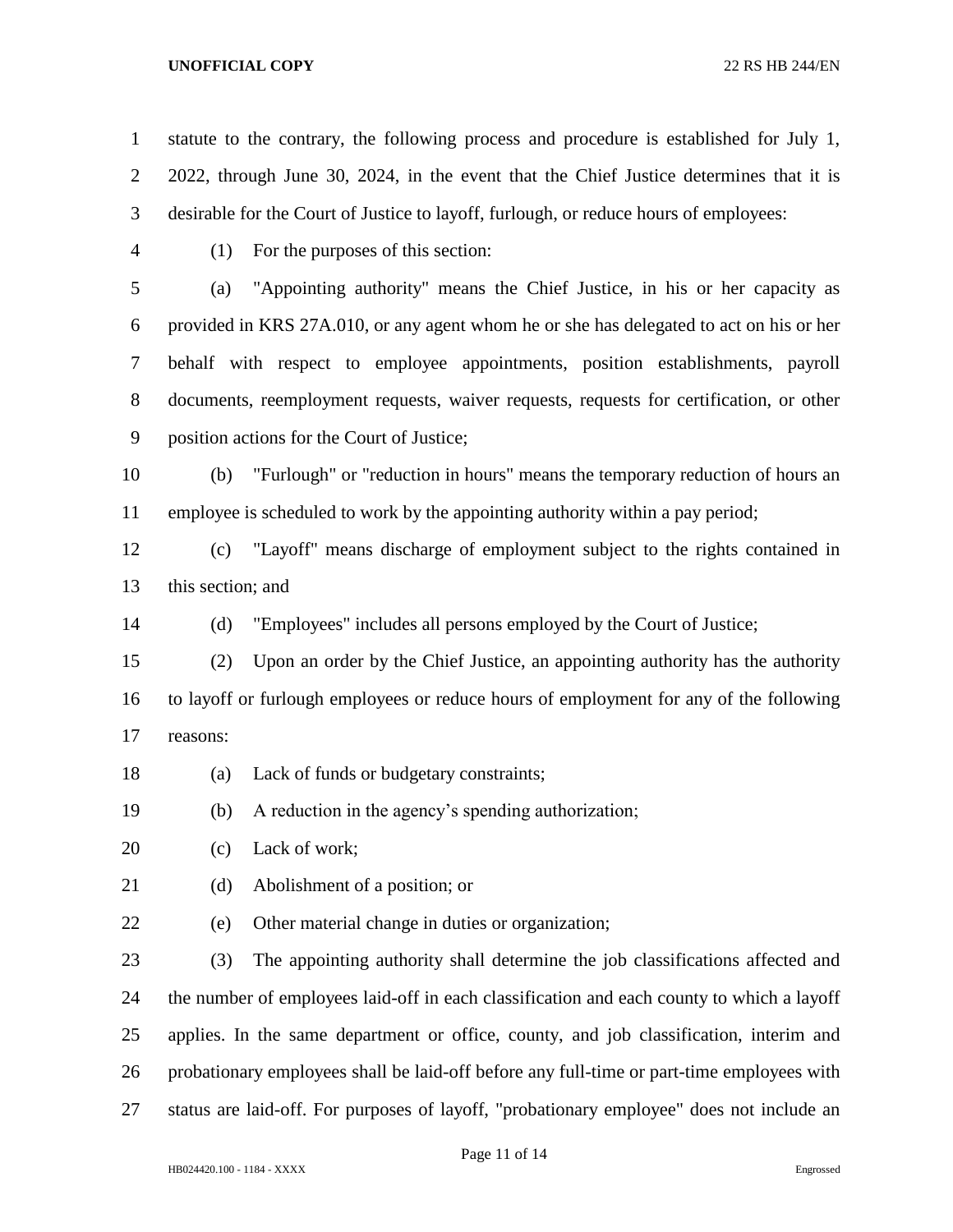employee with status serving a promotional probation;

 (4) The Chief Justice shall approve and implement all actions taken under subsection (2) of this section and no such layoff, furlough, or reduction of hours may begin until such approval has been granted. The Chief Justice has the authority to determine the extent, effective dates, and length of any action taken under subsection (2) of this section;

 (5) In determining the employees to be laid-off, the appointing authority shall consider all employees under the same appointing authority, within the job classification affected, and within the county affected. Consideration shall be given to the following relevant factors:

- (a) Job performance evaluations;
- (b) Seniority;
- (c) Education, training, and experience; and

(d) Disciplinary record;

 (6) Any employee whose position is subject to layoff, furlough, or reduction of hours shall be provided written notice containing the reason for the action as set forth in subsection (2) of this section at least 15 days in advance of the effective date of the action;

 (7) Any tenured employee who is laid-off shall be eligible to apply as a reemployment applicant for positions with the same job classification in the Court of Justice. For a period of two years, a reemployment applicant shall be hired before any applicant except another reemployment applicant with greater seniority who is on the same reemployment list. When a reemployment applicant is removed from a reemployment list, he or she shall be notified in writing. A reemployment applicant who accepts another Court of Justice position, tenured or non-tenured, or who retires, shall cease to have eligibility rights as a reemployment applicant;

(8) The appointing authority may place employees subject to a reduction in force;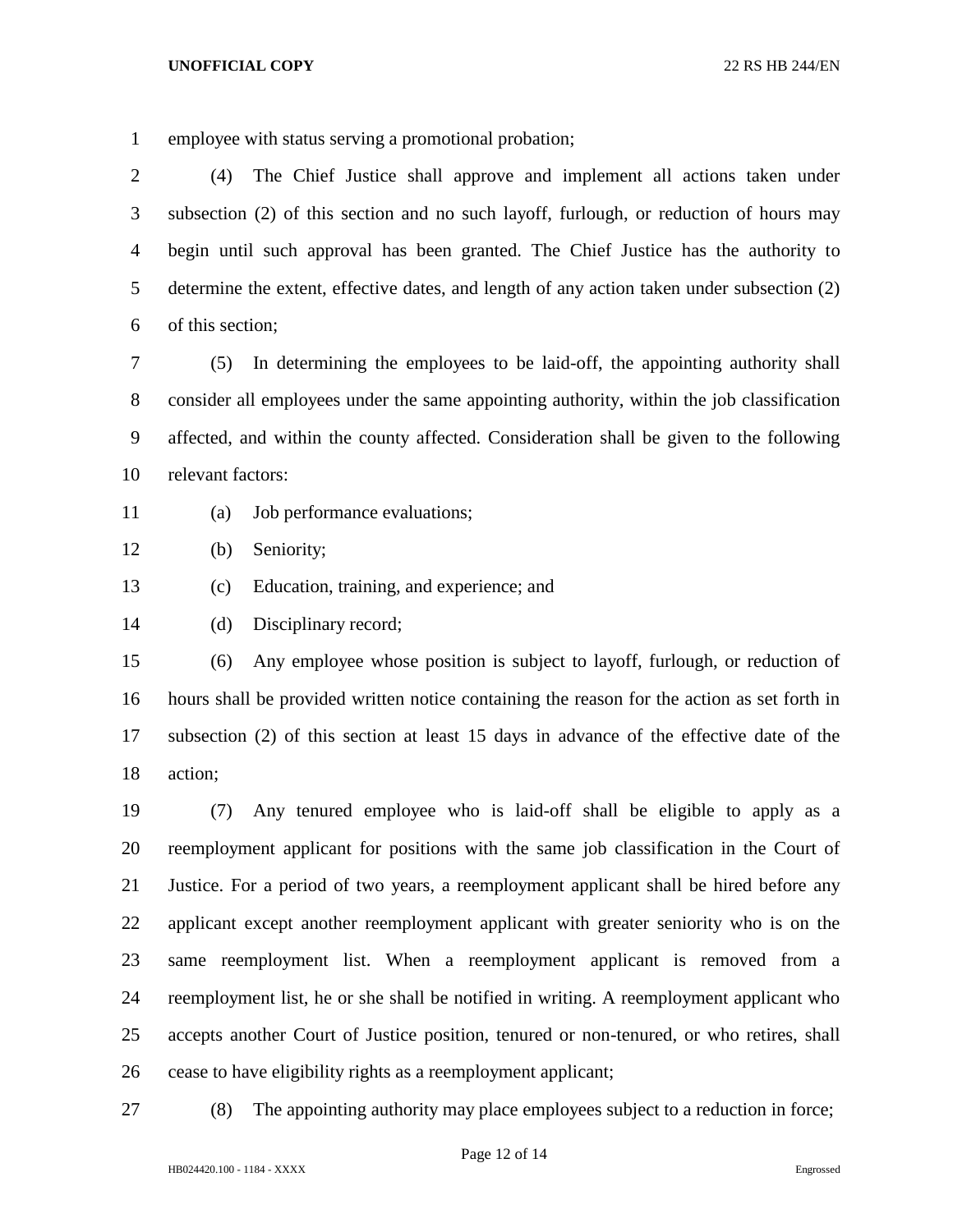- (9) Furloughs or reduction of hours during a pay period shall not result in the loss of eligibility for any benefit otherwise due the employee;
- (10) The appointing authority shall have the authority to promulgate comprehensive administrative regulations governing this section; and
- (11) A layoff, furlough, or reduction of hours implemented in accordance with this section shall not be considered a penalization of the employee.

 **17. Salary Increase for Personnel:** Included in the General Fund, Restricted Funds, and Federal Funds appropriations in Part I of this Act are sufficient funds to support a \$2,000 salary increase followed by an eight percent increase on the base salary and wages of each eligible employee effective July 1, 2022, for non-elected personnel. Included in the General Fund, Restricted Funds, and Federal Funds appropriations in Part I of this Act are sufficient funds to support an eight percent increase on the base salary or wages of each eligible employee effective July 1, 2022, for elected personnel.

 No increment is provided on the base salary or wages of each eligible employee in fiscal year 2023-2024. It is the intent of the General Assembly to provide a salary increment in fiscal year 2023-2024, subject to the completion of a classification and compensation report.

 **18. Deferred Payroll:** Included in the fiscal year 2021-2022 appropriations in Part I of this Act are sufficient funds to issue the state payroll that had previously been deferred.

 **19. Caseload Analysis:** (1) Notwithstanding the provisions of KRS 21A.350, 22 the General Assembly requests the Supreme Court to direct the Administrative Office of the Courts to perform an updated caseload analysis to verify the need to eliminate the District Court divisions in the Fourth, Fifteenth, Thirtieth, Thirty-first, Fortieth, Forty-first, and Fifty- first Judicial Districts, and the District Court division eliminated in the newly constituted Thirty-eighth Judicial District and in the newly constituted Forty-second Judicial District.

(2) The General Assembly further requests that the updated analysis be initiated by